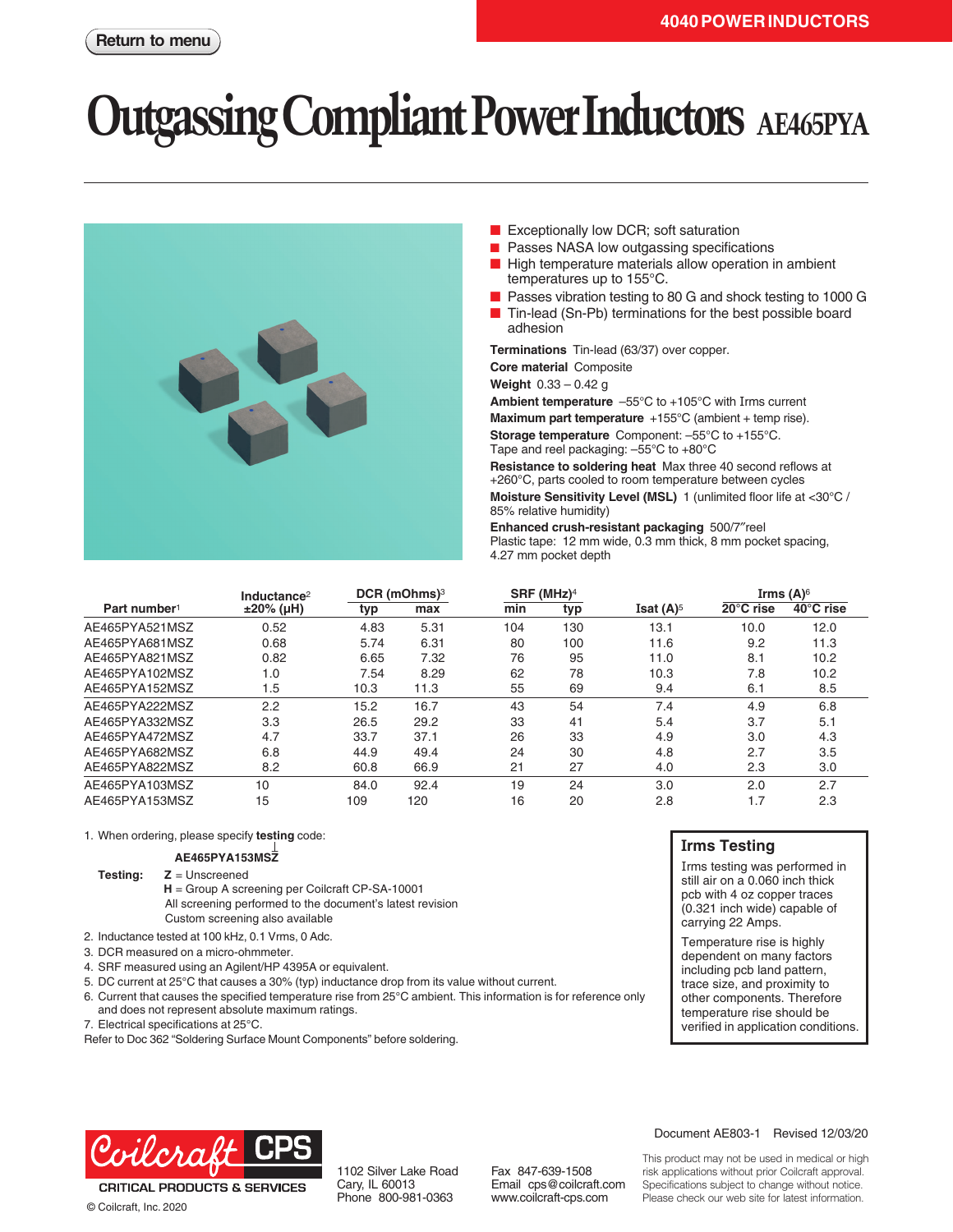## **AE465PYA Series**





© Coilcraft, Inc. 2020

Cary, IL 60013 Phone 800-981-0363

Email cps@coilcraft.com www.coilcraft-cps.com

Specifications subject to change without notice. Please check our web site for latest information.